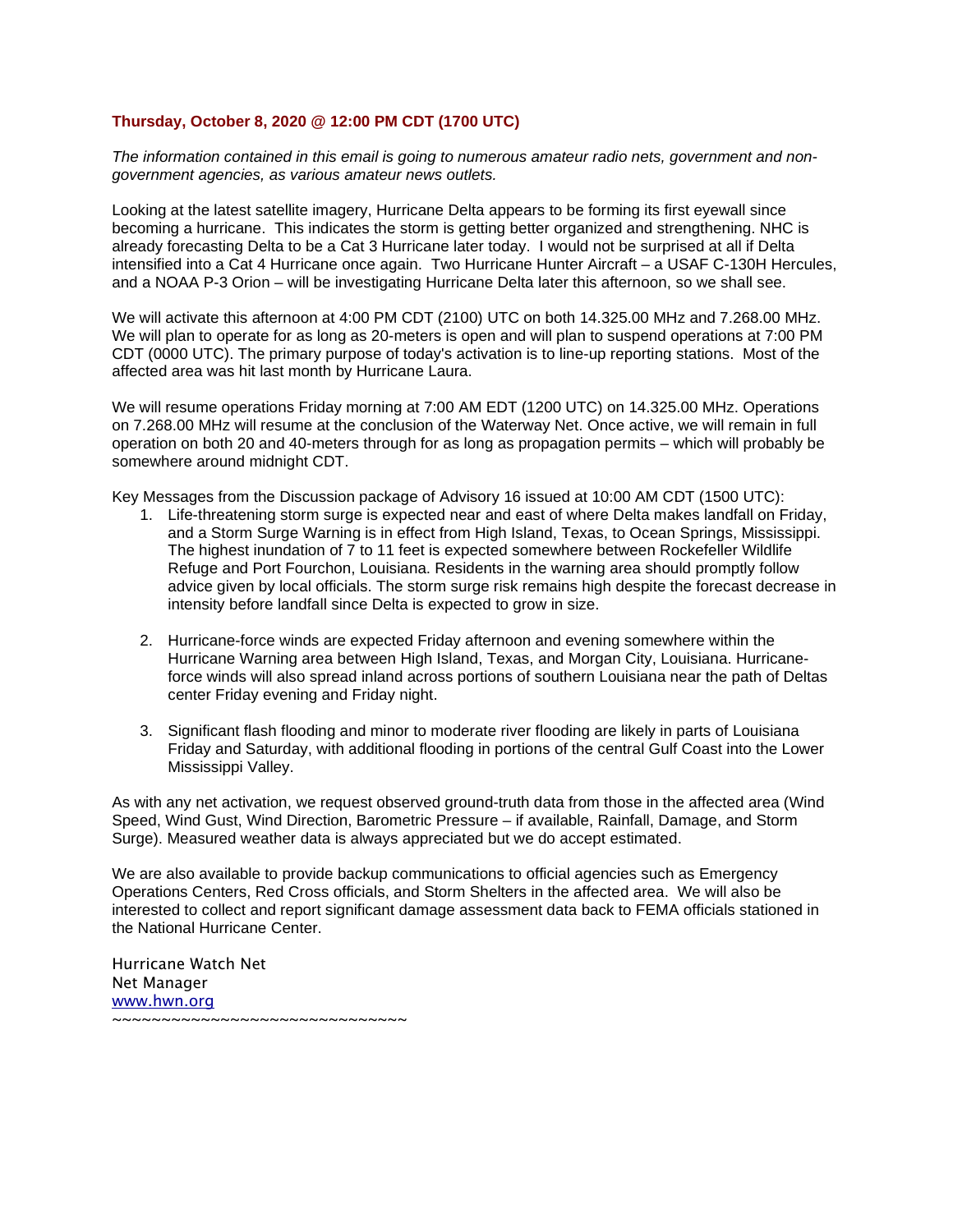

## HURRICANE DELTA - Thursday, October 8, 2020 10AM CDT Advisory #16

O Center Location: 24.0 N 92.7 W Maximum Sustained Winds: 105 mph (Cat 2) Movement: 14 mph NW

Wind Field: cat current location

|            | Sustained Wind Speed: Intropical storm >= 34kt/39mph | strong tropical storm >= 50kt/58mph $\Box$ hurricane >= 64kt/74mph                                           |  |
|------------|------------------------------------------------------|--------------------------------------------------------------------------------------------------------------|--|
| 10/13/2020 |                                                      | Strong Tropical Storm Wind Speed Probabilities for the 120 hours (5 days) from 7AM Thu 10/08/2020 to 7AM Tue |  |
|            |                                                      |                                                                                                              |  |

|  |  |  | 5% 10% 20% 30% 40% 50% 60% 70% 80% 90% 90% |  |  |
|--|--|--|--------------------------------------------|--|--|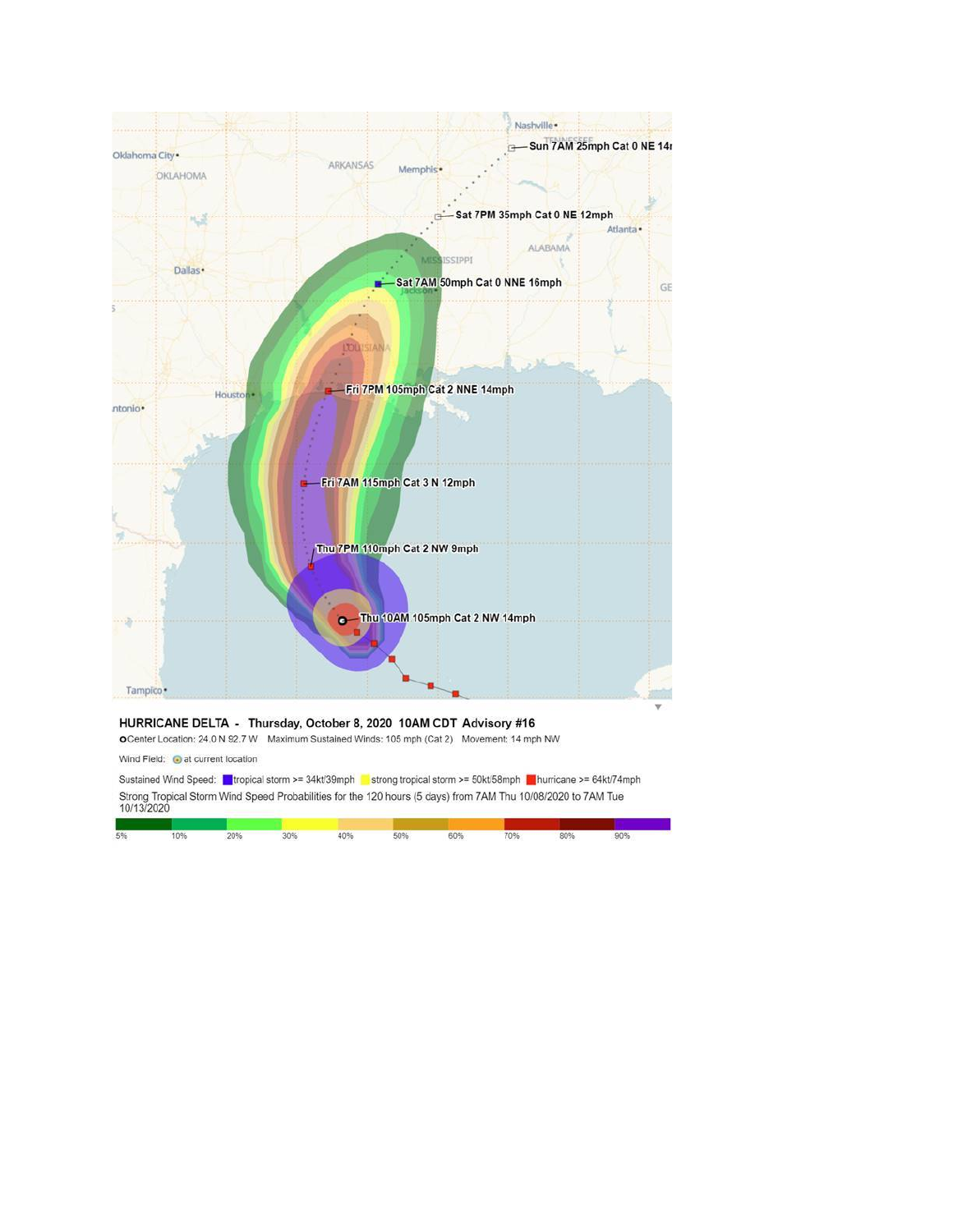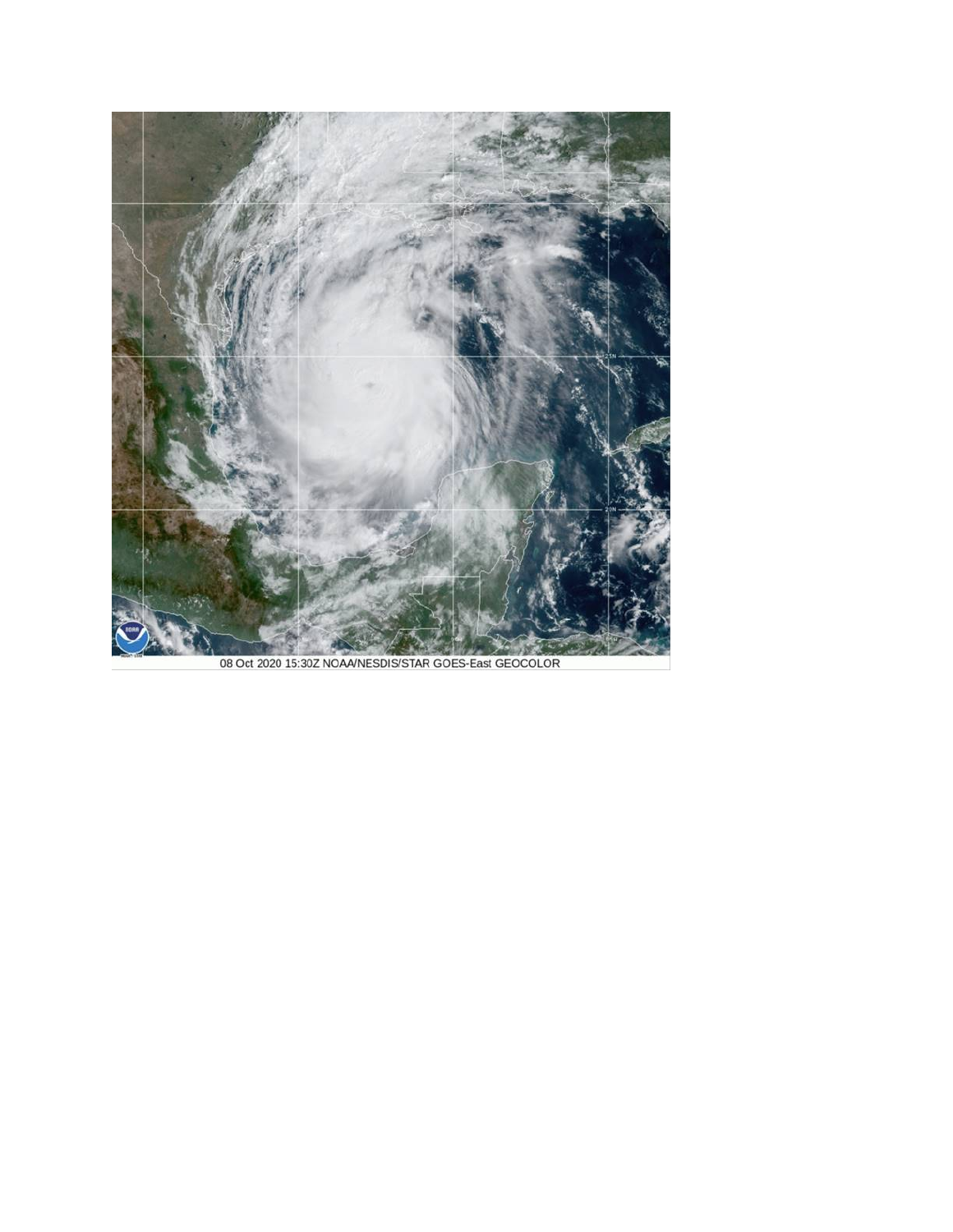